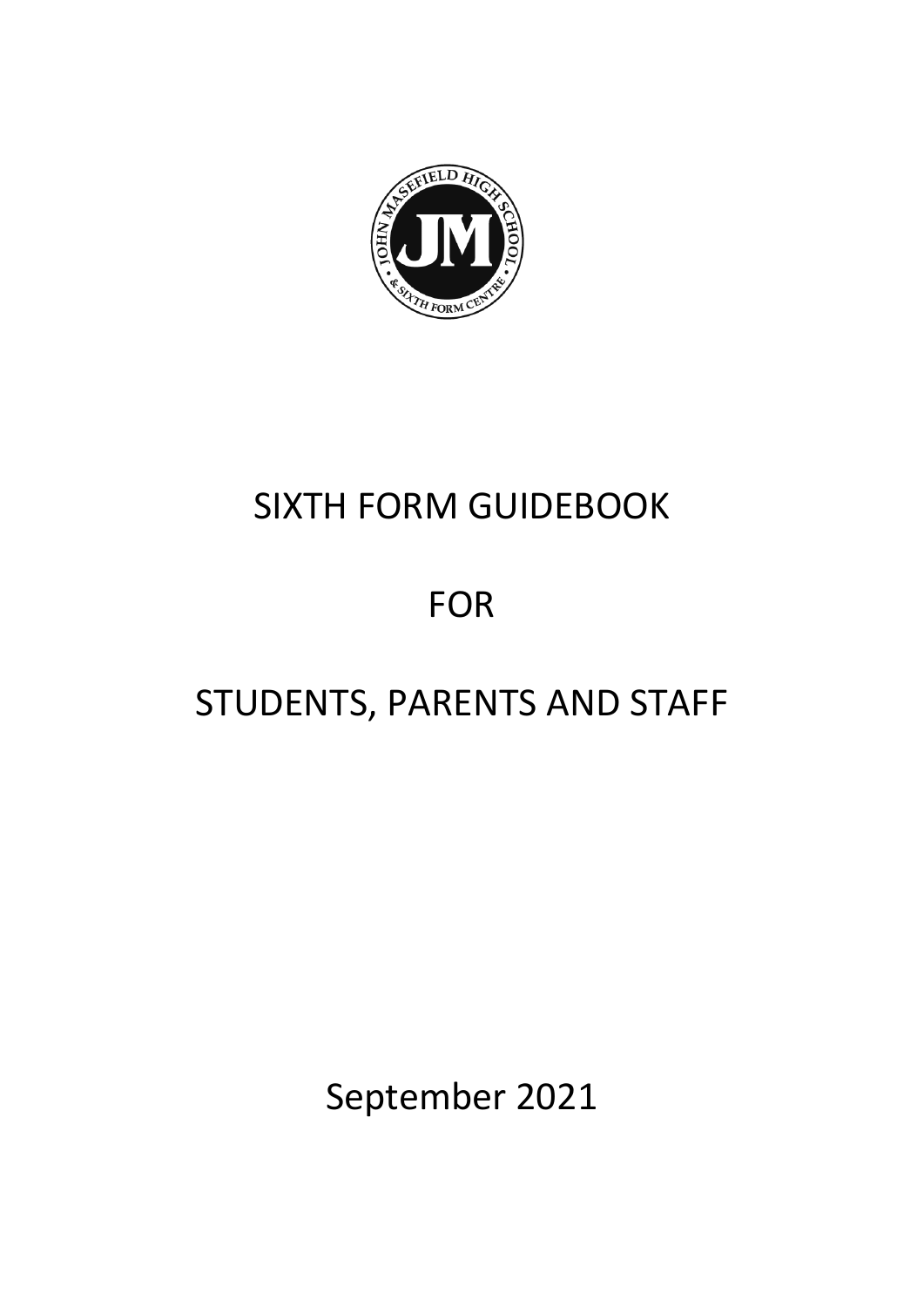\_\_\_\_\_\_\_\_\_\_\_\_\_\_\_\_\_\_\_\_\_\_\_\_\_\_\_\_\_\_\_\_\_\_\_\_\_\_\_\_\_\_\_\_\_\_\_\_\_\_\_\_\_\_\_\_\_\_\_\_\_\_\_\_\_\_\_\_\_\_\_\_\_\_\_\_\_\_\_\_\_\_\_\_\_\_\_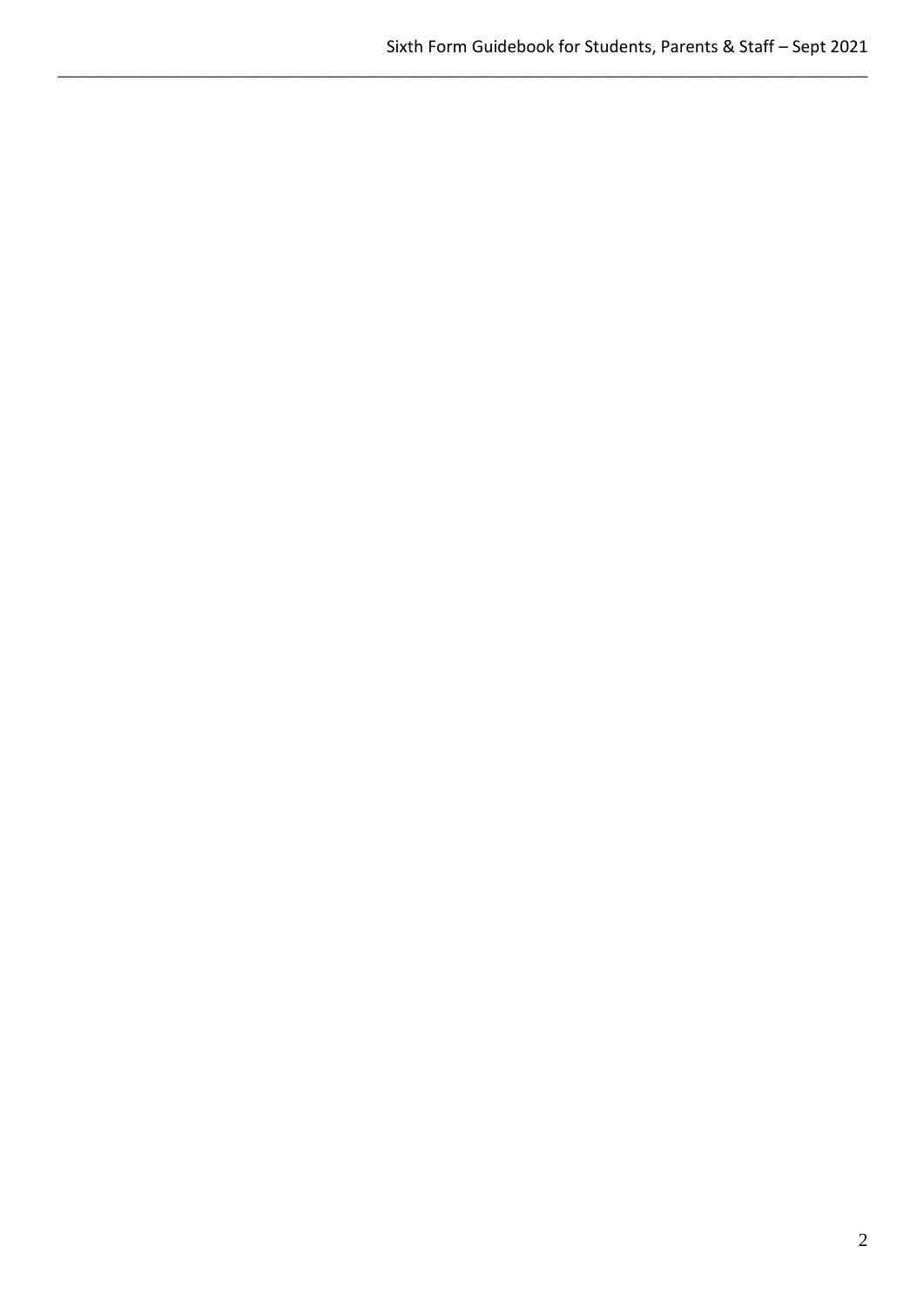## **CONTENTS**

\_\_\_\_\_\_\_\_\_\_\_\_\_\_\_\_\_\_\_\_\_\_\_\_\_\_\_\_\_\_\_\_\_\_\_\_\_\_\_\_\_\_\_\_\_\_\_\_\_\_\_\_\_\_\_\_\_\_\_\_\_\_\_\_\_\_\_\_\_\_\_\_\_\_\_\_\_\_\_\_\_\_\_\_\_\_\_

| $\mathbf 1$    | Introduction                                              | 4              |
|----------------|-----------------------------------------------------------|----------------|
| $\overline{2}$ | How to contact Sixth Form staff                           | 4              |
| 3              | Email contact; SIMS parent and Epraise for parents/carers | 4              |
| 4              | <b>Student Agreement</b>                                  | 4              |
| 5              | Key dates                                                 | 4              |
| 6              | Arriving and Leaving School Site                          | $\overline{4}$ |
| $\overline{7}$ | Fire evacuation procedures                                | 5              |
| 8              | Timings of the school day                                 | 5              |
| 9              | Term dates                                                | 5              |
| 10             | Photography consent                                       | 5              |
| 11             | ICT Acceptable Use                                        | 5              |
| 12             | Dress code                                                | 5              |
| 13             | Mobile phones                                             | 5              |
| 14             | Smoking                                                   | 5              |
| 15             | <b>Facilities</b>                                         | 6              |
| 16             | Number of timetabled hours                                | 6              |
| 17             | If lessons are cancelled                                  | 6              |
| 18             | Changing courses                                          | 6              |
| 19             | Bus passes                                                | 6              |
| 20             | Bicycles, skateboards or scooters                         | 6              |
| 21             | Parking permit                                            | 6              |
| 22             | 16-19 Bursary                                             | $\overline{7}$ |
| 23             | Free School Meals                                         | $\overline{7}$ |
| 24             | Attendance and absence procedure                          | 8              |
| 25             | <b>Expected Behaviour</b>                                 | 8              |
| 26             | Communication with students                               | 8              |
| 27             | Tutoring                                                  | 8              |
| 28             | Progress checks and reports                               | 9              |
| 29             | <b>Target Grades</b>                                      | 9              |
| 30             | Use of Private Study                                      | 9              |
| 31             | <b>Employment (number of hours)</b>                       | 9              |
| 32             | Examinations                                              | 9              |
| 33             | Study leave                                               | 9              |
| 34             | <b>Extended Projects</b>                                  | 10             |
| 35             | <b>Higher Education Programme</b>                         | 10             |
| 36             | <b>Consent for Offsite Visits</b>                         | 10             |
| 37             | Enrichment                                                | 10             |
| 38             | <b>Student Voice</b>                                      | 10             |
| 39             | Leadership opportunities                                  | 11             |
| 40             | <b>Community links</b>                                    | 11             |
| 41             | Careers / Higher Education                                | 11             |
| 42             | Leaving procedure                                         | 11             |
| 43             | <b>NUS Card</b>                                           | 11             |
| 44             | Safeguarding                                              | 11             |
| 45             | Special educational needs                                 | 11             |

Appendices: A Sixth Form Staff<br>B Student Agreem

Student Agreement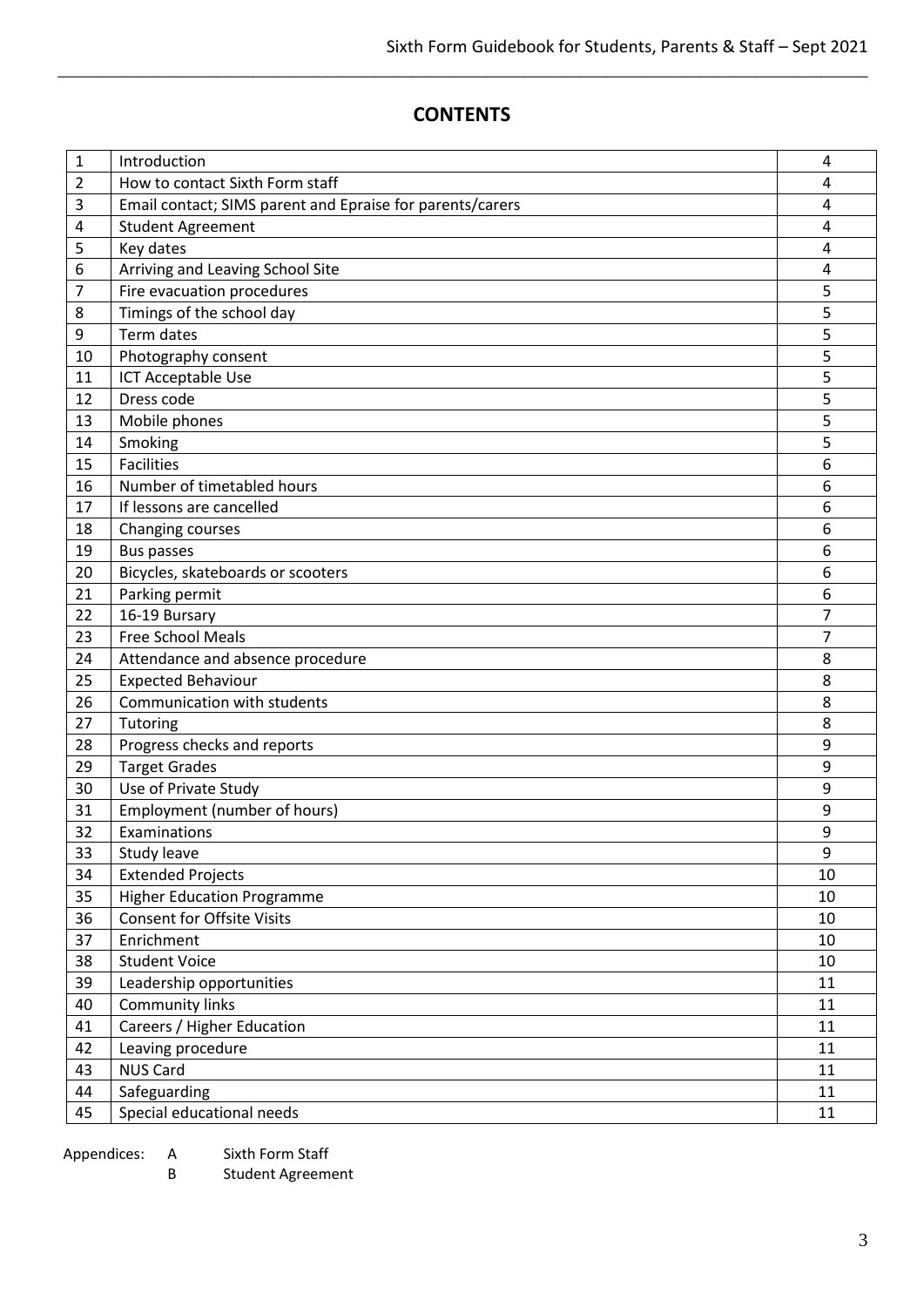#### **INTRODUCTION**

We hope that your son or daughter is settling into Sixth Form life and have established their daily routine. Students had an induction on their first day to familiarise them with student life and our expectations. Whilst the ethos in the Sixth Form is to grant students more freedom and privileges than in lower school, we do require them to behave responsibly and attend **ALL** lessons, morning registration, timetabled study sessions, work experience placements, tutor time, mentoring meetings and participate in enrichment activities.

\_\_\_\_\_\_\_\_\_\_\_\_\_\_\_\_\_\_\_\_\_\_\_\_\_\_\_\_\_\_\_\_\_\_\_\_\_\_\_\_\_\_\_\_\_\_\_\_\_\_\_\_\_\_\_\_\_\_\_\_\_\_\_\_\_\_\_\_\_\_\_\_\_\_\_\_\_\_\_\_\_\_\_\_\_\_\_

This Guide has been created to support students, parents and staff over the next two years with important information you should need to know. Other letters and communication will also be sent out from time to time. Another good point of reference is our Sixth Form web page which has details of any current letters and other relevant key documents: [www.jmhs.hereford.sch.uk](http://www.jmhs.hereford.sch.uk/)

#### **HOW TO CONTACT US**

If you should have any query or concern about your son or daughter at any time, you should speak to their Tutor in the first instance (see covering letter for contact details). In some circumstances it may be necessary to contact a member of the Sixth Form Leadership Team and contact information is listed below:

| Mr Hawksworth, Head of Sixth Form       | 01531 638452 | mark.hawksworth@jmhs.hereford.sch.uk |
|-----------------------------------------|--------------|--------------------------------------|
| Mrs Law, Head of Y13                    | 01531 638451 | maria.law@jmhs.hereford.sch.uk       |
| Mrs Cullis, Head of Y12                 | 01531 638451 | jessica.cullis@jmhs.hereford.sch.uk  |
| Mrs Lauzier, Sixth Form Support Officer | 01531 638451 | hannah.lauzier@jmhs.hereford.sch.uk  |

A full list of Sixth Form staff is shown as Appendix A and they can be contacted on 01531 631012.

#### **EMAIL CONTACT; SIMS PARENT and Epraise for PARENTS/CARERS**

It is important that whilst your son or daughter studies at the Sixth Form we are able to communicate effectively with parents; past experience has shown that early contact is essential in supporting students. SIMS Parent is a system we use to manage students' details. Parents/carers are able to update information directly via an App you can download onto your device or on the website. Instructions are provided on the school's website. ParentApp invitations will be sent to parents who are currently not signed up on Monday 21 September.

Epraise provides students with details of individual homework issued by teachers. It also provides attendance data. In order for parents to access epraise, we would ask you to let the school know if your email address has changed since you last provided us with your email contact details via [data@jmhs.hereford.sch.uk](mailto:data@jmhs.hereford.sch.uk) Without an up to date email address stored on the school system parents will not be able to access epraise. The email addresses will be kept securely and confidentially and will be used solely by the school; they will not be passed on to any third party organisations.

If you have any queries or need any help registering for or using SIMS Parent or epraise, please contact the data team on [data@jmhs.hereford.sch.uk](mailto:data@jmhs.hereford.sch.uk)

#### **STUDENT AGREEMENT**

This clearly lays out the expectations of the student during their time at Sixth Form. Students have been given a copy and asked to accept the Agreement by signing and returning. A copy of the Agreement is shown as Appendix B.

#### **ARRIVING AND LEAVING SCHOOL SITE**

Prompt attendance is required for morning registration by 8.40am. After the first half term, Y12 students who demonstrate reliable records of attendance and excellent attitudes to learning, will be allowed to go off-site during the day when they have study periods. Crucially ALL students must sign in and out of the school site in the Sixth Form Centre. Students who fail to do this will have this privilege withdrawn.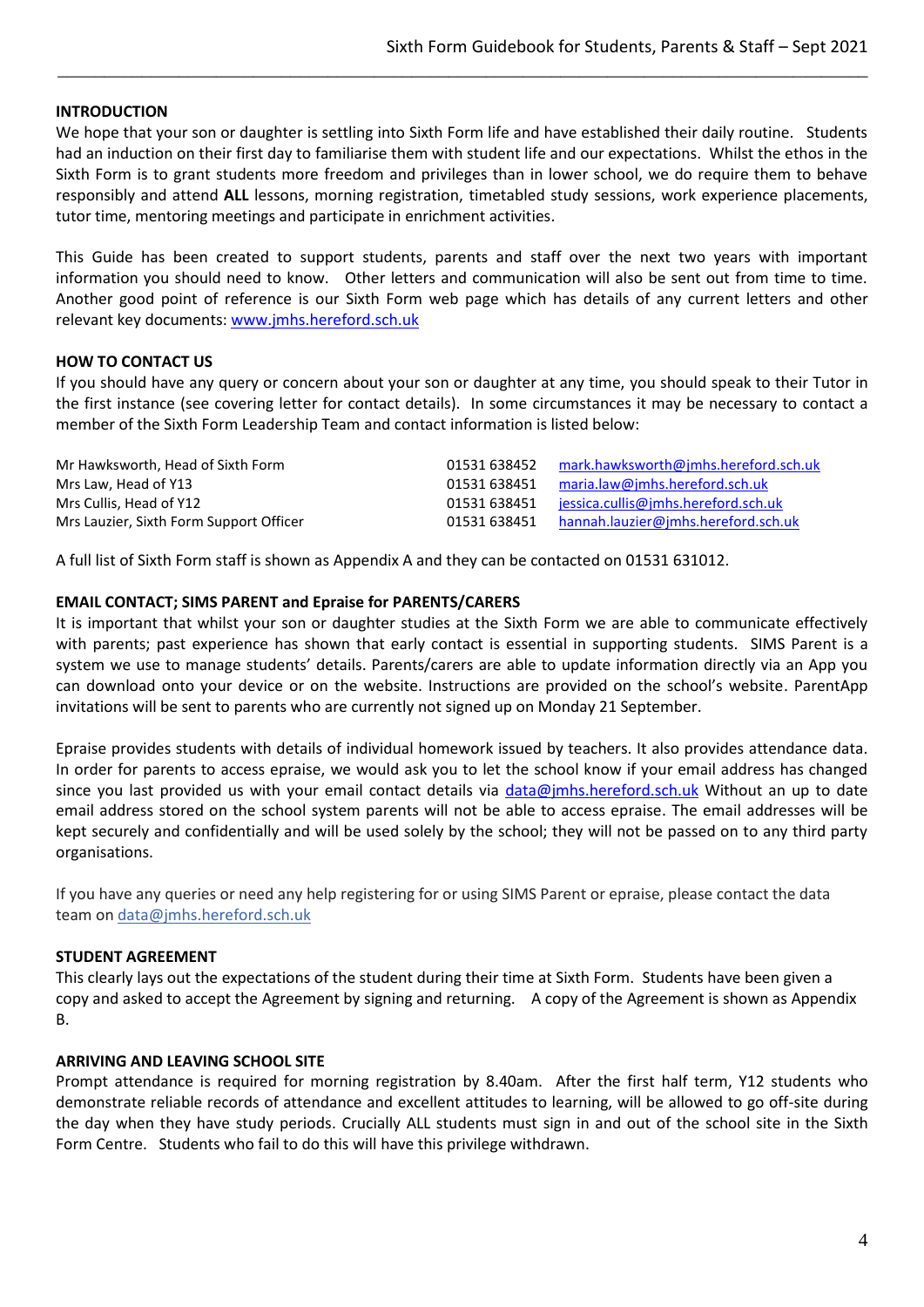#### **FIRE EVACATION PROCEDURES**

In the event of a fire evacuation, students should leave the building they are in by the nearest designated exits. Under no circumstances should anyone attempt a short cut through the school. It is important that everyone moves quickly and quietly to the appropriate place. Students should line up on the Lower Tennis Courts adjacent to the Sixth Form in their assigned Tutor groups. A register will be taken by members of staff present. Students must not re-enter any buildings until authorised to do so by a member of staff.

\_\_\_\_\_\_\_\_\_\_\_\_\_\_\_\_\_\_\_\_\_\_\_\_\_\_\_\_\_\_\_\_\_\_\_\_\_\_\_\_\_\_\_\_\_\_\_\_\_\_\_\_\_\_\_\_\_\_\_\_\_\_\_\_\_\_\_\_\_\_\_\_\_\_\_\_\_\_\_\_\_\_\_\_\_\_\_

| TIMINGS OF THE SCHOOL DAY (These have changed slightly to accommodate staggered starts, finishes and breaks |  |
|-------------------------------------------------------------------------------------------------------------|--|
| between year groups)                                                                                        |  |

| am reg         | 08.40 Students arrive and go straight to P1 lesson |
|----------------|----------------------------------------------------|
| P1             | $08.45 - 9.50$                                     |
| P <sub>2</sub> | $9.50 - 10.50$                                     |
| <b>Brunch</b>  | $10.50 - 11.10$                                    |
| P <sub>3</sub> | $11.10 - 12.10$                                    |
| Lunch          | 12.10 - 12.40                                      |
| Pm reg         | $12.10 - 1.15$ (tutor sessions) – Mondays only     |
| P4             | $1.15 - 2.15$ *                                    |
| P <sub>5</sub> | $2.15 - 3.20$                                      |

*\*On Wednesdays, Sixth Form lessons will end after P4 for Enrichment activities.*

#### **PHOTOGRAPHS**

Formal photographs are taken of Y12 students on their first day of term and these will be available to purchase subsequently. From time to time we may wish to take photographs of activities that involve your son/daughter. These photographs may be used for displays, publications and on a website by us, Herefordshire Council or local newspapers. Photography or filming will only take place with the permission of the Head of Sixth Form and under appropriate supervision. Parents of students who attended JMHS in the lower school will have already notified consent. Those students who are new to the school will be asked to sign a copy of the Consent Form. If you wish to withdraw consent, please contact Mrs. Lauzier, [hannah.lauzier@jmhs.hereford.sch.uk](mailto:hannah.lauzier@jmhs.hereford.sch.uk) .

#### **DRESS CODE (SIXTH FORM ONLY)**

Whilst students are not required to wear uniform in the Sixth Form, but we do require students to comply with the following:

No clothes with offensive slogans or pictures

- No styles that are too extreme or revealing
- No caps, hats or headphones in lessons
- Any piercings should be unobtrusive

No extreme hairstyles (this includes unnaturally coloured hair)

#### **MOBILE PHONES (SIXTH FORM ONLY)**

Students should have their mobile phones switched off or on silent mode during lessons and should not have them visible. Outside of lessons mobile phones are restricted to be used in the Sixth Form Common Room, Community Lounge or offsite.

#### **SMOKING/VAPING**

Students are not permitted to smoke or vape anywhere on the school site.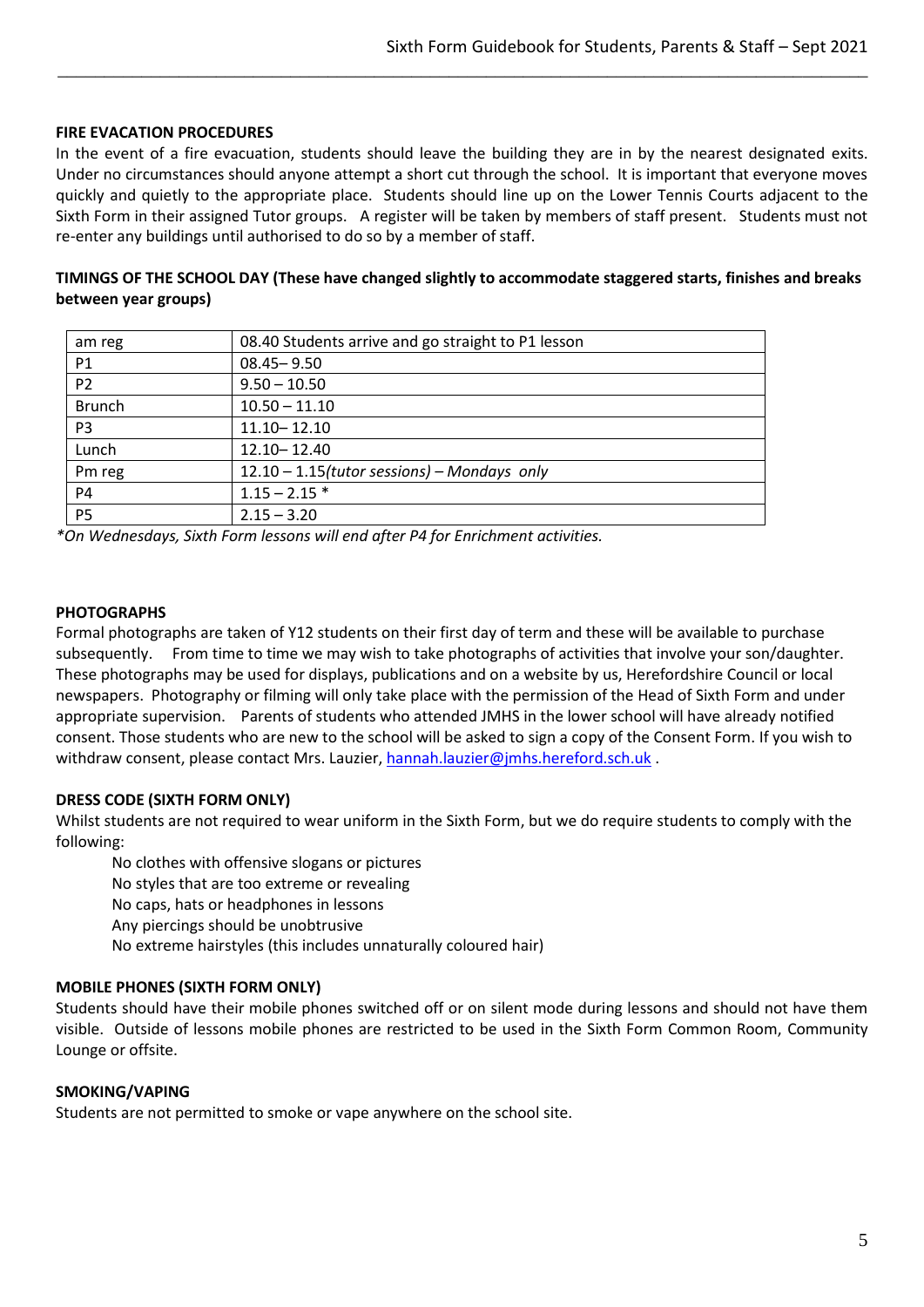#### **FACILITIES**

The Common Room is well equipped with a flat screen TV, WI-FI connection, pool table and a football table for students to use. For added security and safeguarding of students, CCTV cameras have also been installed in both the Common Room and rear entrance of the Sixth Form Centre.

\_\_\_\_\_\_\_\_\_\_\_\_\_\_\_\_\_\_\_\_\_\_\_\_\_\_\_\_\_\_\_\_\_\_\_\_\_\_\_\_\_\_\_\_\_\_\_\_\_\_\_\_\_\_\_\_\_\_\_\_\_\_\_\_\_\_\_\_\_\_\_\_\_\_\_\_\_\_\_\_\_\_\_\_\_\_\_

The Private Study room has over 30 computers with broadband access and is supervised for quiet study time. Sixth Formers are therefore expected to set a good example with a high standard of self-discipline by working silently and alone in the main Library area. A number of free rooms in the Sixth Form Centre are available each period. This is to allow for collaborative work not suited to the silent atmosphere of the Library. Please see the list in the Common Room.

The kitchen has a kettle, water cooler, a fridge, microwave and toaster. Students are welcome to use the facilities but request they always leave the kitchen in a tidy and clean state.

As in lower school, students can either bring their own food to consume or purchase food from the main school dining room or community lounge during brunch and lunchtimes. NB: *Cash is no longer accepted in the dining room and ParentPay is the preferred option. For information on how parents can pay for school meals, trips and events please follow this link:<http://www.jmhs.hereford.sch.uk/parent-pay/>*

#### **NUMBER OF TIMETABLED HOURS**

In addition to four hours per subject, students will also be required to attend a study period for each of their chosen subjects which will be timetabled and spent either in the study room or in faculty. These sessions are all compulsory and are included in a student's attendance figures.

Other compulsory timetabled sessions will include: morning registration, Tutor group meetings, mentoring and an enrichment session on a Wednesday afternoon.

#### **IF LESSONS ARE CANCELLED**

To minimise disruption, should a member of staff be absent, we will always endeavor to cover the lesson with a specialist teacher. However, if this is not possible, students will be registered and sent work by email to undertake in the Private Study room, which is supervised.

#### **CHANGING COURSES**

If a student decides they no longer wish to continue with a subject or want to transfer to another, they must complete a Course Change form. This allows a proper consultation process and must be signed off by their subject teacher, parent and the Head of Sixth Form. The completed form should be passed to the Student Support Officer for processing. NB: The deadline for course changes is Monday 28 September and students will not be permitted to drop subjects thereafter (unless they are transferring between courses).

#### **BUS PASSES – POST-16**

For a post-16 bus pass you will need to apply to the Council where your household council tax is paid to. For Herefordshire Council, if you meet the eligibility conditions you can apply for a subsidised bus pass online: *[https://www.herefordshire.gov.uk/info/200187/public\\_transport/166/school\\_and\\_college\\_transport/2.](https://www.herefordshire.gov.uk/info/200187/public_transport/166/school_and_college_transport/2)* The current full charge for parental contributions for 2021/22 is £837 a year, either paid in advance online by debit or credit card, or monthly by Direct Debit in ten instalments from September to June. (If you apply after 31 July your monthly payments will differ, see the website for details). Please email schooltransport@herefordshire.gov.uk if you should have a query.

#### **BICYCLES, SKATEBOARDS OR SCOOTERS**

For safety reasons, these should not be ridden anywhere on the school site and should be pushed or carried.

#### **PARKING PERMIT**

Students may only park a car or motorcycle in school with a valid permit, obtained from the Sixth Form Office. Students will need to provide a photocopy of their driving licence and a valid certificate of insurance. Please be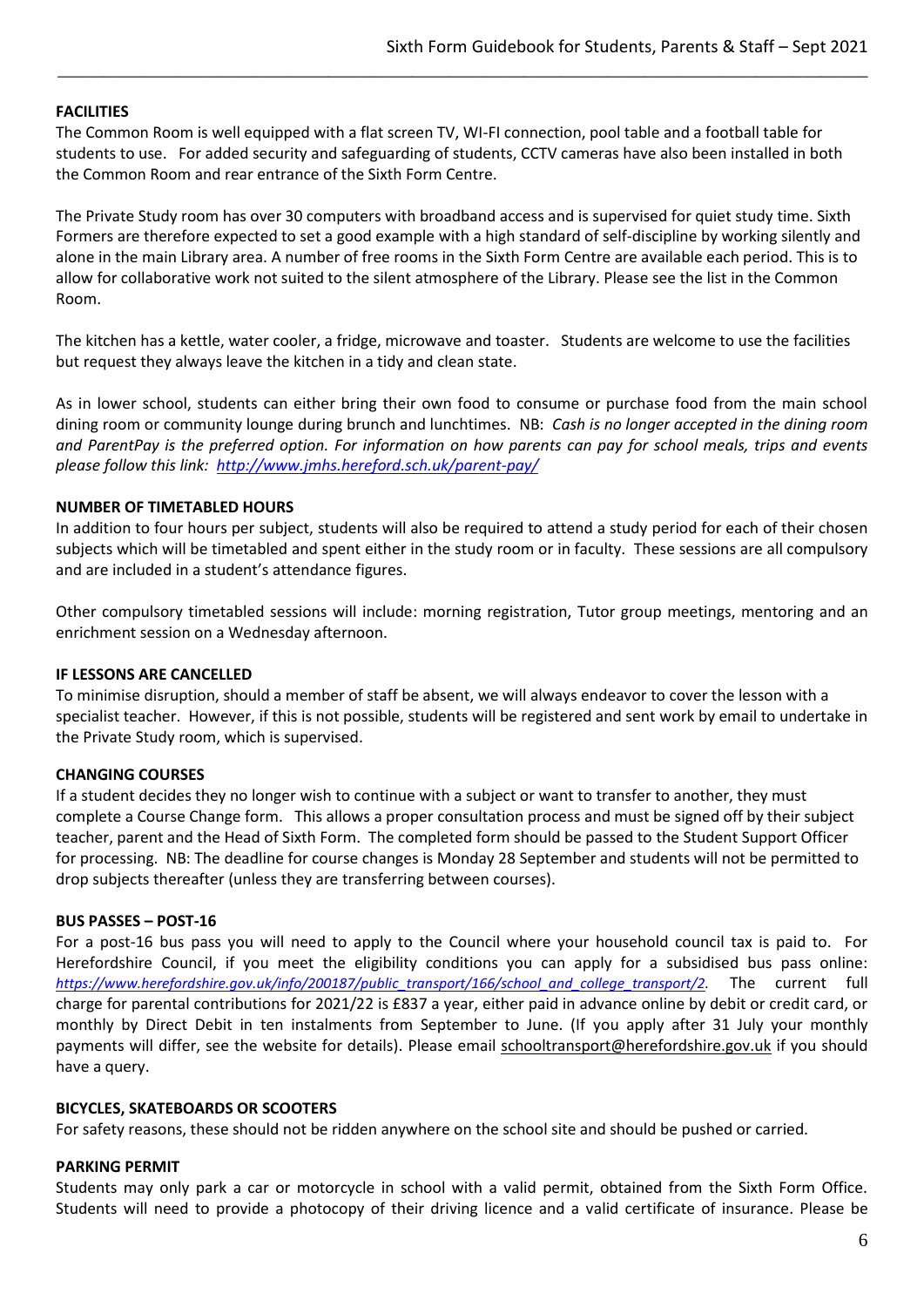aware that parking space is extremely limited and priority will be given to students with a greater distance to travel, and we encourage lift sharing. Due to the obvious health and safety implications there are rules concerning driving on the school site that are discussed upon issue of the permit. Failure to adhere to these rules will see the permit withdrawn.

\_\_\_\_\_\_\_\_\_\_\_\_\_\_\_\_\_\_\_\_\_\_\_\_\_\_\_\_\_\_\_\_\_\_\_\_\_\_\_\_\_\_\_\_\_\_\_\_\_\_\_\_\_\_\_\_\_\_\_\_\_\_\_\_\_\_\_\_\_\_\_\_\_\_\_\_\_\_\_\_\_\_\_\_\_\_\_

#### **16-19 BURSARY**

Schools, colleges and training providers have been allocated funds by the Government to help students studying or starting a full-time course who might encounter difficulties with meeting any costs associated with their studies. This could be to assist with travel to school, books and even payments towards school trips. All applications are assessed on an individual basis according to need, and supporting information about income will be required. The fund is administered by the Sixth Form Pastoral Team which deals with all cases in a confidential manner. There are two types of bursary:

| 1. | <b>Vulnerable Bursary (Application A)</b>                                                                                                                                                                                                                                                                                                                                                                                                                                                                                                                                                                                                                                           |
|----|-------------------------------------------------------------------------------------------------------------------------------------------------------------------------------------------------------------------------------------------------------------------------------------------------------------------------------------------------------------------------------------------------------------------------------------------------------------------------------------------------------------------------------------------------------------------------------------------------------------------------------------------------------------------------------------|
|    | Students who meet the following criteria are eligible to receive up to £1,200 a year:                                                                                                                                                                                                                                                                                                                                                                                                                                                                                                                                                                                               |
|    | in care;<br>а.<br>b. care leaver;<br>c. receiving Income Support or Universal Credit because they are financially supporting<br>themselves or financially supporting themselves and someone who is dependent on<br>them and living with them, such as a child or a partner;<br>d. receiving Disability Living Allowance or Personal Independence Payments in their<br>own right as well as Employment Support Allowance or Universal Credit in their own<br>right.                                                                                                                                                                                                                  |
|    | You will need to provide written evidence from your Local Authority or your care status and/or<br>evidence of the above benefits.<br>If you wish to apply, applications with supporting evidence need to be received by no later than<br>Friday 17 September 2021.                                                                                                                                                                                                                                                                                                                                                                                                                  |
| 2. | <b>Discretionary Bursary (Application B)</b><br>Awards are made by the Sixth Form to young people in ways that best fit their needs and<br>circumstances. Bursary awards are targeted towards those young people who face the greatest<br>financial barriers to participation; such as the costs of transport, meals, books and equipment.<br>A financial assessment is necessary and you will need to provide evidence of total household income,<br>which may for example include: Payslips (last 3 months or 4 weekly) or P60 from 2020-2021;<br>Employment Support Allowance; Tax Credit documentation; Pension; Universal Credit<br>documentation; Other means-tested benefit. |
|    | If you wish to apply for a discretionary bursary, applications need to be submitted with supporting<br>evidence as soon as possible.                                                                                                                                                                                                                                                                                                                                                                                                                                                                                                                                                |

Application forms and guidance on how students can apply for either a full or discretionary bursary are available on the school's website [www.jmhs.hereford.sch.uk](http://www.jmhs.hereford.sch.uk/) or from Mrs Lauzier 01531 638451.

#### **FREE SCHOOL MEALS**

A student is only eligible to receive a free meal when they, or a parent/guardian on their behalf, have made a successful application to the institution where they are enrolled. Further guidance is available on the school's websit[e www.jmhs.hereford.sch.uk](http://www.jmhs.hereford.sch.uk/) or from Mrs Lauzier: 01531 638451.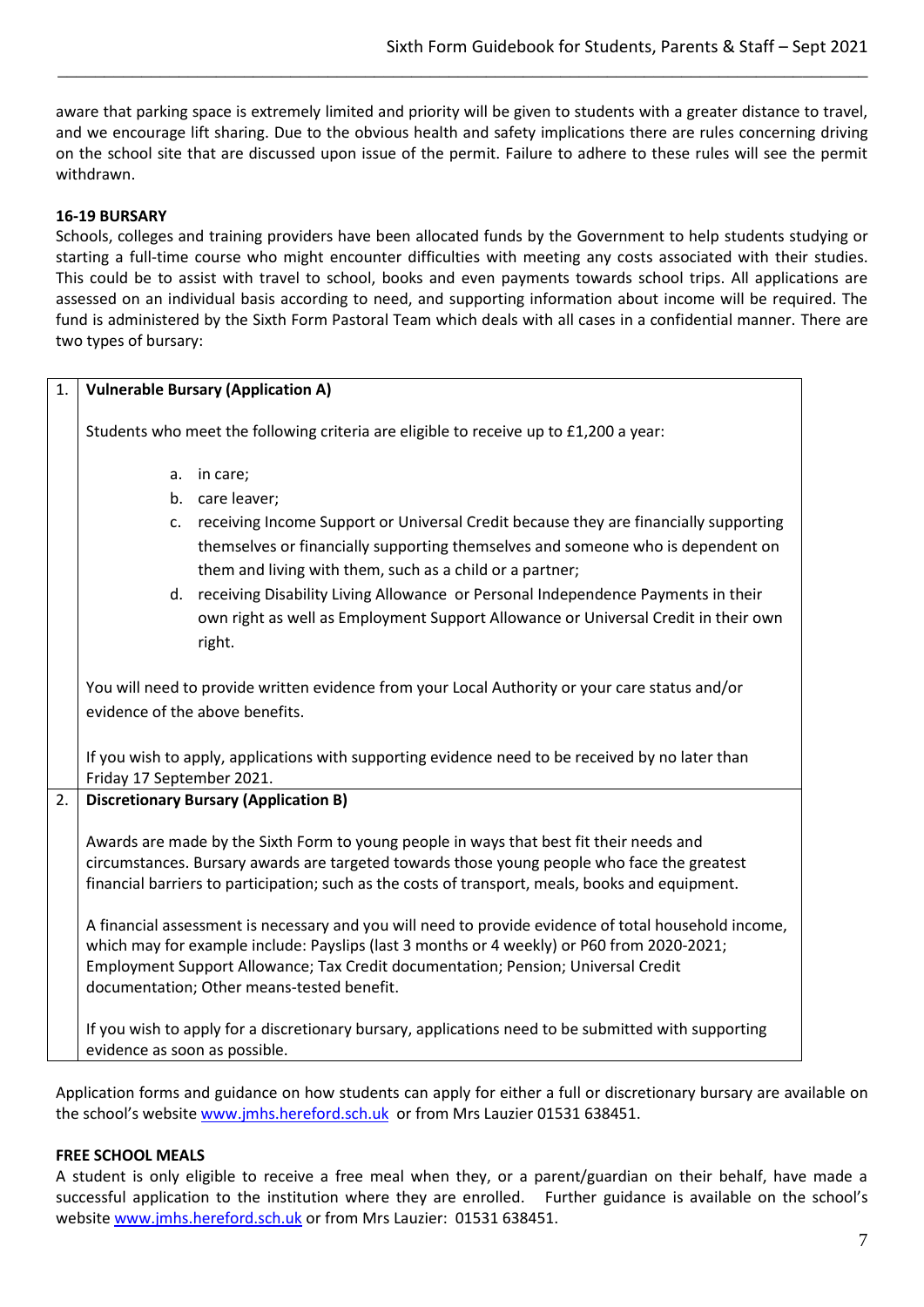#### **ATTENDANCE & ABSENCE PROCEDURE**

Students are expected to maintain attendance of at least 96% and their attendance is recorded by teaching staff at the start of lessons. It is important to arrive at school and to all lessons promptly and ready to work. Attendance is monitored by the Sixth Form Leadership team and any absence where no reason has yet been given will be investigated. Students' absence will be closely monitored by the Subject Teacher and Tutor who will intervene and make contact with home if required. Any student who is persistently absent will be referred to the Head of Year or Head of Sixth Form to arrange a meeting with parents to discuss a resolution and the way forward.

\_\_\_\_\_\_\_\_\_\_\_\_\_\_\_\_\_\_\_\_\_\_\_\_\_\_\_\_\_\_\_\_\_\_\_\_\_\_\_\_\_\_\_\_\_\_\_\_\_\_\_\_\_\_\_\_\_\_\_\_\_\_\_\_\_\_\_\_\_\_\_\_\_\_\_\_\_\_\_\_\_\_\_\_\_\_\_

- If a student is absent, either the student or parent are asked to contact the Mrs lauzier on 01531 638451 or by email o[n hannah.lauzier@jmhs.hereford.sch.uk](mailto:hannah.lauzier@jmhs.hereford.sch.uk) . the same day (preferably by 8.45am) to give a reason for the absence
- If a student knows of any dates in advance when they will be absent (university open days, medical appointments, etc) they should advise their teachers and the Student Support Officer and arrange to catch up with any missed work
- In line with the rest of the school, holidays in term time will not be authorised. Any requests for holiday absence should be directed to the Head of Sixth Form; forms are available from the Student Support Officer.

If a student feels unwell during the school day they should speak to a member of staff before leaving the school site. Staff can then contact a parent/carer to keep them informed and make a decision about whether the student is permitted to leave school site or if they need to be collected by parent/carer.

As students have a number of free periods, all medical appointments, driving lessons and paid work should be arranged outside of lesson time as far as is practicable.

#### **EXPECTED BEHAVIOUR**

As senior members of the school community, students are expected to work hard and be good role models for other students at all times. If a student's behaviour is deemed unacceptable at any time an escalating procedure is followed by the Tutor and Head of Year depending on the nature of the incident or if the student's behaviour does not improve.

All students are asked to sign a 'Student Agreement' which clearly lays out our expectations and standards. The Tutor will monitor each student in line with concerns raised at any time for behaviour, attendance and performance and then if required set targets for the student to improve. If no improvement is made then the Tutor will refer the matter to the Head of Year who will arrange a meeting with parents to discuss concerns; if there is still no improvement, ultimately it may be necessary to refer to the Head of Sixth Form who will arrange a meeting with parents to agree a plan of action and discuss the way forward.

#### **COMMUNICATION WITH STUDENTS**

As young adults, students are communicated with in a number of ways and it is therefore essential that students take responsibility for their own learning and ensure they check their school email on a daily basis, as well as checking the following information points on a regular basis.

Screen in lobby Noticeboards and the Screen in lobby Noticeboards and the Noticeboards of the Noticeboards and the Noticeboards of the Noticeboards and the Noticeboards of the Noticeboards and the Noticeboards of the Notic Whiteboard in Common Room Tutor time/am registration

A directory of resources has been created for students to use which can be accessed through the Shared Area: W:\Sixth Form\Subjects. Students need to familiarise themselves with this area as any documentation for subjects or other useful resources will be saved here.

#### **TUTORING**

Students have been assigned an Academic Tutor and Tutor Group and are required to attend tutorial and mentoring sessions as arranged by their Tutor. These sessions will usually be during afternoon registration (12.15pm –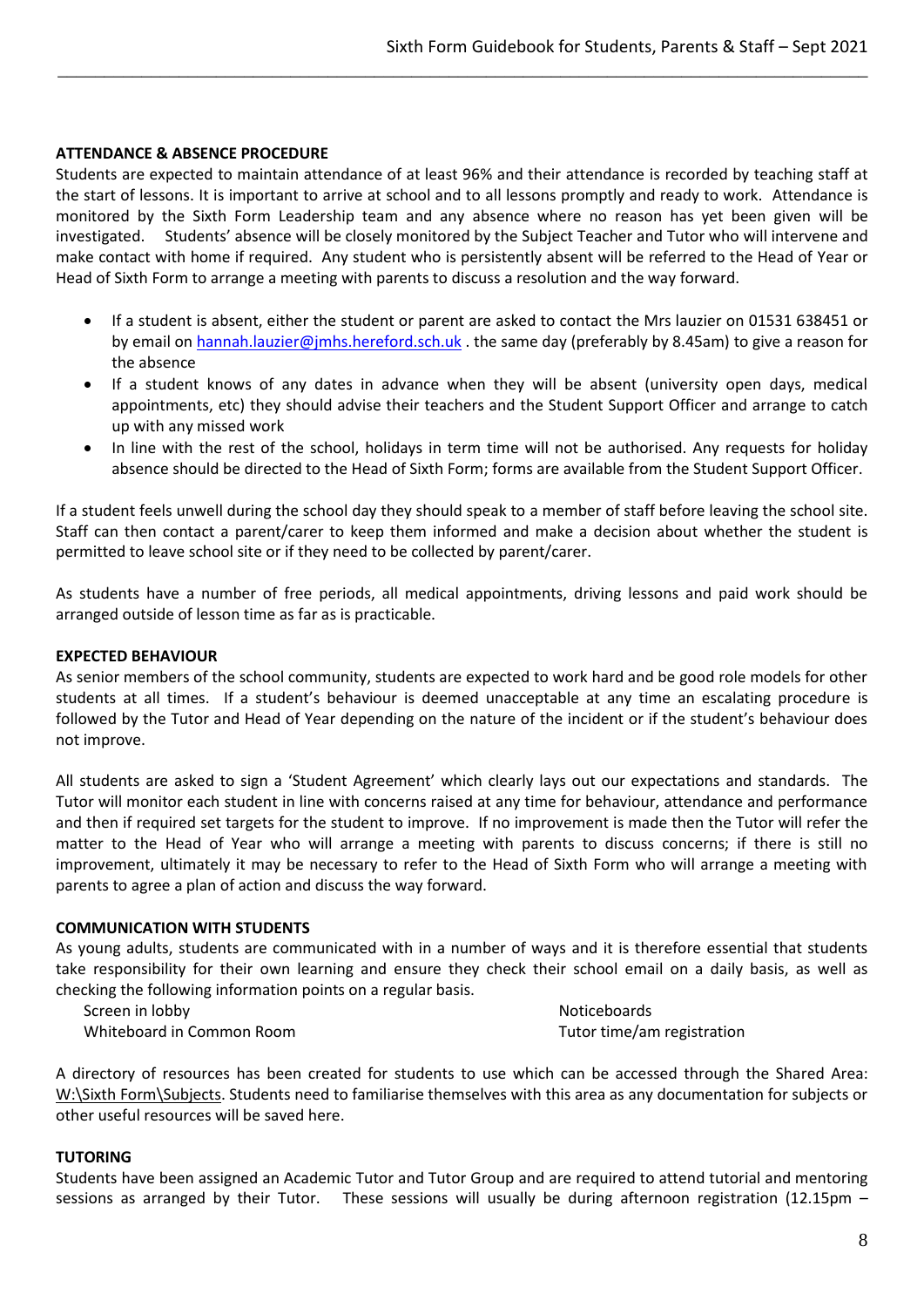12.45pm) and are crucial in supporting students with their academic learning, target setting, organisation and personal development. Tutors will also be responsible for writing references for post-18 applications.

\_\_\_\_\_\_\_\_\_\_\_\_\_\_\_\_\_\_\_\_\_\_\_\_\_\_\_\_\_\_\_\_\_\_\_\_\_\_\_\_\_\_\_\_\_\_\_\_\_\_\_\_\_\_\_\_\_\_\_\_\_\_\_\_\_\_\_\_\_\_\_\_\_\_\_\_\_\_\_\_\_\_\_\_\_\_\_

| <b>Progress Checks</b>    | November 2021; February 2022                       |  |
|---------------------------|----------------------------------------------------|--|
| Reports                   | June 2022                                          |  |
| <b>Parents Evening</b>    | 27 <sup>th</sup> January 2022                      |  |
| Y12 UCAS Prediction Exams | 27 <sup>th</sup> June to 8 <sup>th</sup> July 2022 |  |

#### **PROGRESS CHECKS AND REPORTS Y12**

#### **TARGET GRADES**

The Sixth Form uses value added analysis from Oxford Analytics which measures progress from GCSEs to Advanced Level courses. This data can be evaluative and retrospective and can be sub-divided to consider such things as male/female performance and the results of individual departments. Upon entry into the Sixth Form, an average GCSE score per student can be calculated and the figure can determine the expected score at 'A' level using Oxford Analytics predictions. These grades will then be used as a benchmark to monitor progress along with aspirational targets which are set by the teacher and agreed with students.

#### **USE OF PRIVATE STUDY**

In order to be successful on their chosen A-level courses, students will generally be expected to undertake approximately 5-7 hours of study (per subject) per week outside of timetabled lessons. Students are actively encouraged to use the Private Study room or allocated free rooms during their study periods to facilitate this. In addition to this independent study, one hour (per subject) will be timetabled and completed in a room nominated by the Faculty and these sessions are compulsory.

#### **EMPLOYMENT**

The maximum number of recommended hours a student should undertake paid employment is 10 hours per week outside the hours of 8.40am – 3.20pm. This is the absolute maximum and to exceed this is likely to harm and compromise the progress of the student's studies.

#### **EXAMINATIONS**

Under normal circumstances no external AS examinations will be taken at the end of Year 12; instead challenging internal prediction exams will occur in each subject at the end of Year 12. This will give students an accurate assessment of the level they are working at and will be used by staff when predicting grades and writing university and apprenticeship references. They are therefore referred to as 'UCAS Prediction Exams'.

For exam information, please check our website [www.jmhs.hereford.sch.uk](http://www.jmhs.hereford.sch.uk/) or contact our exams officer through [exams.officer@jmhs.hereford.sch.uk](mailto:exams.officer@jmhs.hereford.sch.uk)

#### Results days

<http://www.jmhs.hereford.sch.uk/parents-information/exam-dates/>

- Thursday August 2022 (exact date TBC) for GCE A Level Summer 2021 series
- Thursday August 2022(exact date TBC) for GCSE Summer 2021 series for any English or Maths GCSE retakes

### **STUDY LEAVE**

Students are not granted generic study leave but time to study prior to examinations is negotiated and tailored to meet the needs of each individual student in consultation with teaching staff, mentors and Heads of Year. Y13 students will attend revision sessions and will leave after their last exam and/or when they have received confirmation from their teacher that they have completed of all their BTEC or Cambridge Technicals coursework to the required standard.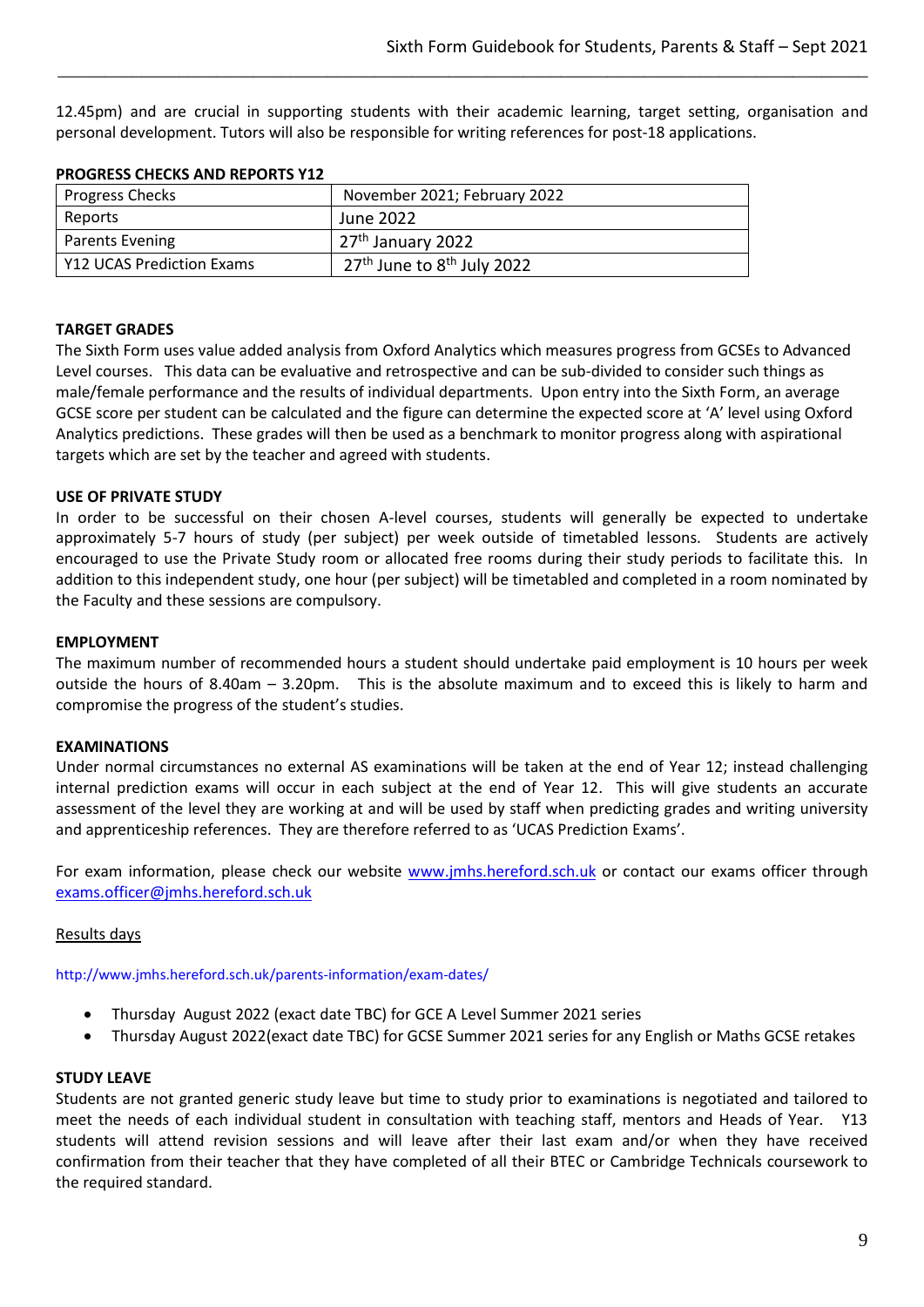#### **EXTENDED PROJECTS**

Y12 will be given the opportunity to complete an Extended Project which can be a practical project with a 1,000 word essay *or* a straight research essay of 4,000 – 5,000 words. For either option students also need to complete a project log and deliver a presentation on their research area.

\_\_\_\_\_\_\_\_\_\_\_\_\_\_\_\_\_\_\_\_\_\_\_\_\_\_\_\_\_\_\_\_\_\_\_\_\_\_\_\_\_\_\_\_\_\_\_\_\_\_\_\_\_\_\_\_\_\_\_\_\_\_\_\_\_\_\_\_\_\_\_\_\_\_\_\_\_\_\_\_\_\_\_\_\_\_\_

Students will have a group taught element to equip them with the necessary skills to successfully complete their projects and will be assigned a supervisor who supports students with the EPQ process.

The benefits of doing an Extended Project are:

- It is equivalent to half an  $A$ -level so extra points
- Students are able to write about their EPQ in their personal statement or CV
- It allows students to talk convincingly at interview about the choices they are making for university or careers
- Students learn study skills crucial for success at university

If students have any questions then please see Mrs Law.

#### **HIGHER EDUCATION PROGRAMMES**

In Y12 more able students are offered the chance to participate in two parallel programmes to realise their potential to win places at the highest ranked and most competitive universities.

- The 'Early Applicant' Programme is designed for those considering applications to the universities of Oxford or Cambridge or for other competitive 'early applicant 'courses (including Medicine, Dentistry and Veterinary Science with students being offered dedicated advice and support.
- The 'HE+ Programme' is run by Cambridge University in partnership with a select group of maintained sector sixth forms. The purpose of this initiative is to increase student aspiration and encourage applications to competitive universities; the programme provides extension lessons, master classes and specialist advice on competitive entry university applications. There is also a limited number of places on a two day visit to Christ's College, Cambridge to experience master classes delivered by current Professors.

#### **CONSENT FOR OFFSITE VISITS**

In order to reduce the administrative pressure on parents/carers the Sixth Form will obtain only one medical consent form per student which will cover all normal school activities, challenge days, visits to Ledbury, after-school clubs and sports fixtures for the duration of their Sixth Form studies. It will not cover overseas trips, where more detailed information is required. By completing this form you will be giving medical consent for your son or daughter whilst they are off-site and in our care. Before any visit (apart from sports fixtures and after-school clubs), a member of staff will write to you, outlining the details of the visit. At the bottom of the letter will be an option for you to withdraw your son or daughter from the visit if you do not wish them to attend. It is parents/carers responsibility to ensure the medical information is accurate in the first instance and **should it change** inform the school so we can update our records. If the school does not receive a medical consent form then your son or daughter will not be able to go on the planned offsite trip.

#### **ENRICHMENT**

There are no lessons timetabled on Wednesday P5 to allow students normally to be involved in enrichment activities which include Team Sports, Performing Arts Group, STEM activities, Volunteering, Sixth Form Newsletter Team, Learning to sign, First Aid and other activities in response to student demand. Fixtures for Football, Mixed Hockey, Netball and Basketball will also take place on Wednesday afternoon. The Private Study is available for students to use but the Common Room is closed from 2.15pm to encourage students to participate in an activity. Students who have external memberships, hobbies or interests (e.g. golf or gym memberships) can elect to pursue these activities on a Wednesday P5 BUT we must receive a letter form parents supporting this and acknowledging that the school will not be supervising or monitoring the health and safety of these externally provided activities.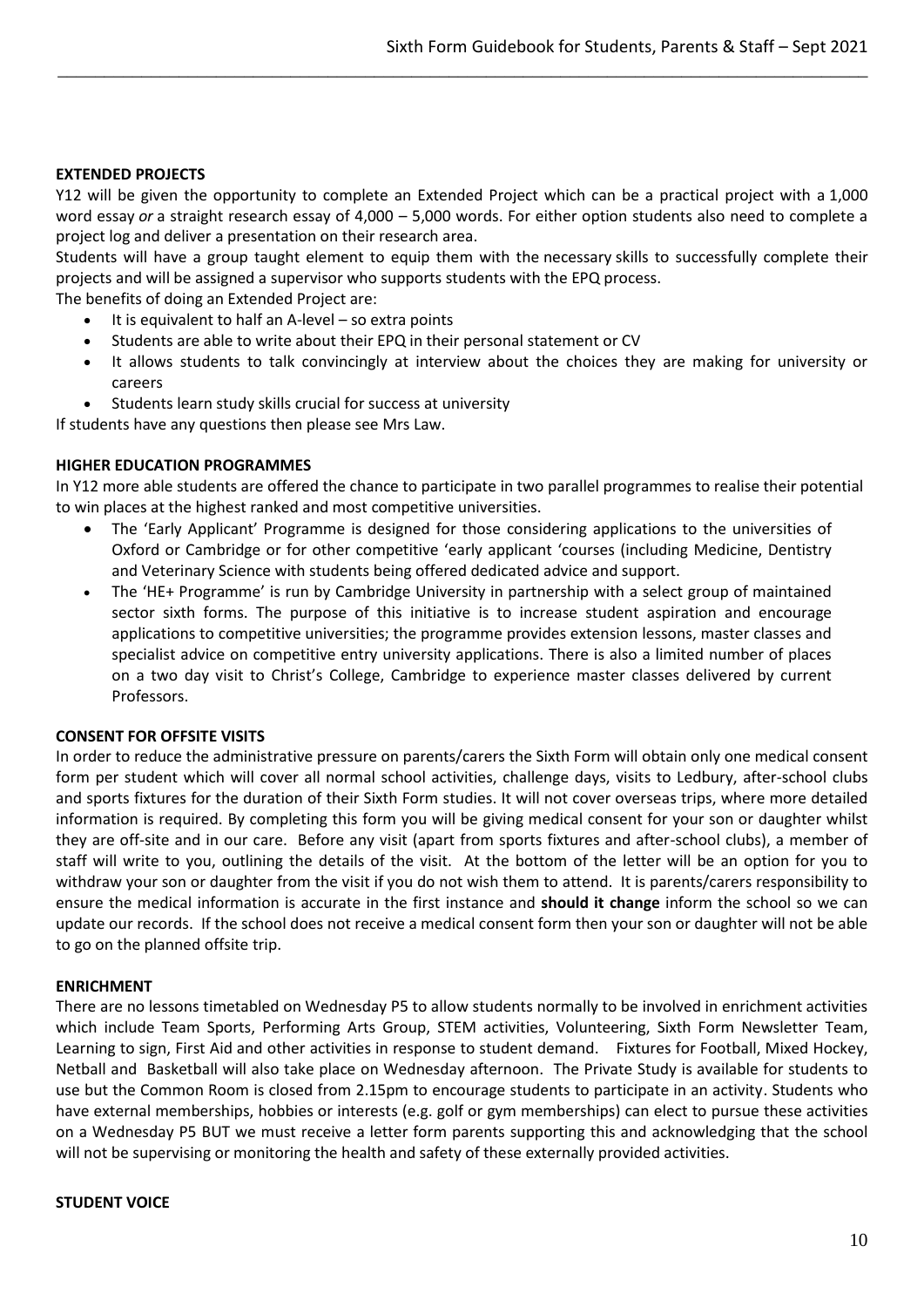Students have the joint responsibility for running and Chairing the Student Voice with support from the Head Students and other volunteers. These students form the Student Voice and with the guidance from the Sixth Form Leadership team will meet regularly to organise social and charity events for the Sixth Form to ensure inclusivity of all students.

\_\_\_\_\_\_\_\_\_\_\_\_\_\_\_\_\_\_\_\_\_\_\_\_\_\_\_\_\_\_\_\_\_\_\_\_\_\_\_\_\_\_\_\_\_\_\_\_\_\_\_\_\_\_\_\_\_\_\_\_\_\_\_\_\_\_\_\_\_\_\_\_\_\_\_\_\_\_\_\_\_\_\_\_\_\_\_

#### **LEADERSHIP OPPORTUNITIES**

There are many opportunities for the students to get involved in at John Masefield Sixth Form. Every year a group of Year 13 students are selected to promote and run various initiatives. This gives the Year 13 students invaluable leadership opportunities and enables them to promote schemes that all students can get involved in. Some examples of initiatives this year are: students volunteering to assist in lower school lessons, charity fundraising, Student Voice, Student Newsletter and Sports Captains.

#### **COMMUNITY LINKS**

Students are actively encouraged to support lower school by undertaking a variety of roles, such as representing the Sixth Form at Open Evenings and becoming Learning Support Assistants. As well as promoting a positive image for lower school students, it can also provide valuable experience for students to reference in personal statements or applications for university and employment.

All students who do either voluntary or paid work in lessons will need to have a formal training session in September, along with safeguarding training and a satisfactory DBS check completed before they are allowed to commence work.

#### **CAREERS / HIGHER EDUCATION**

There is excellent ongoing tutor support throughout Sixth Form for choosing a career path and making applications to Universities, apprenticeships and employment. A programme of visiting speakers including higher education providers on degree course study, opportunities and challenge, working options on employment in a range of sectors and guidance with skills required, Hereford and Worcester group training on apprenticeships, and presentations from local apprenticeship and employment providers. In the summer term, a presentation is planned for Y12 students considering Higher Education on the university application process and outside speakers are invited to present to students. On the same day there will also be a talk from a careers advisor on apprenticeships with general career guidance. Following these presentations students attend a workshop to help draft their personal statements for university or CVs for employment.

#### **LEAVING PROCEDURE**

If a student decides to leave before the natural completion of their studies, they are required to notify their Tutor and Head of Year and attend an exit interview with the Head of Sixth Form who will offer support, guidance and ascertain what the reasons are for leaving. Students will need to complete a Leavers' form and return all text books and locker keys.

#### **NUS CARD**

Students can apply on-line for a NUS card which gives discounts at a number of stores. Full details can be found on their website: [www.nus.org.uk](http://www.nus.org.uk/)

#### **STUDENT SUPPORT AND SAFEGUARDING**

For students who are having difficulties, there is an extensive support structure in place. In addition to a student's mentor and the Sixth Form Leadership Team, there is a weekly dedicated Sixth Form clinic run by an experienced local GP to support students' health and wellbeing.

The school's designated safeguarding lead is Mr. Andy Williams and the deputy designated safeguarding lead is Mr. Dean Wyatt. A copy of the school's Safeguarding and Child Protection Policy is available on the school's website and from the school on request.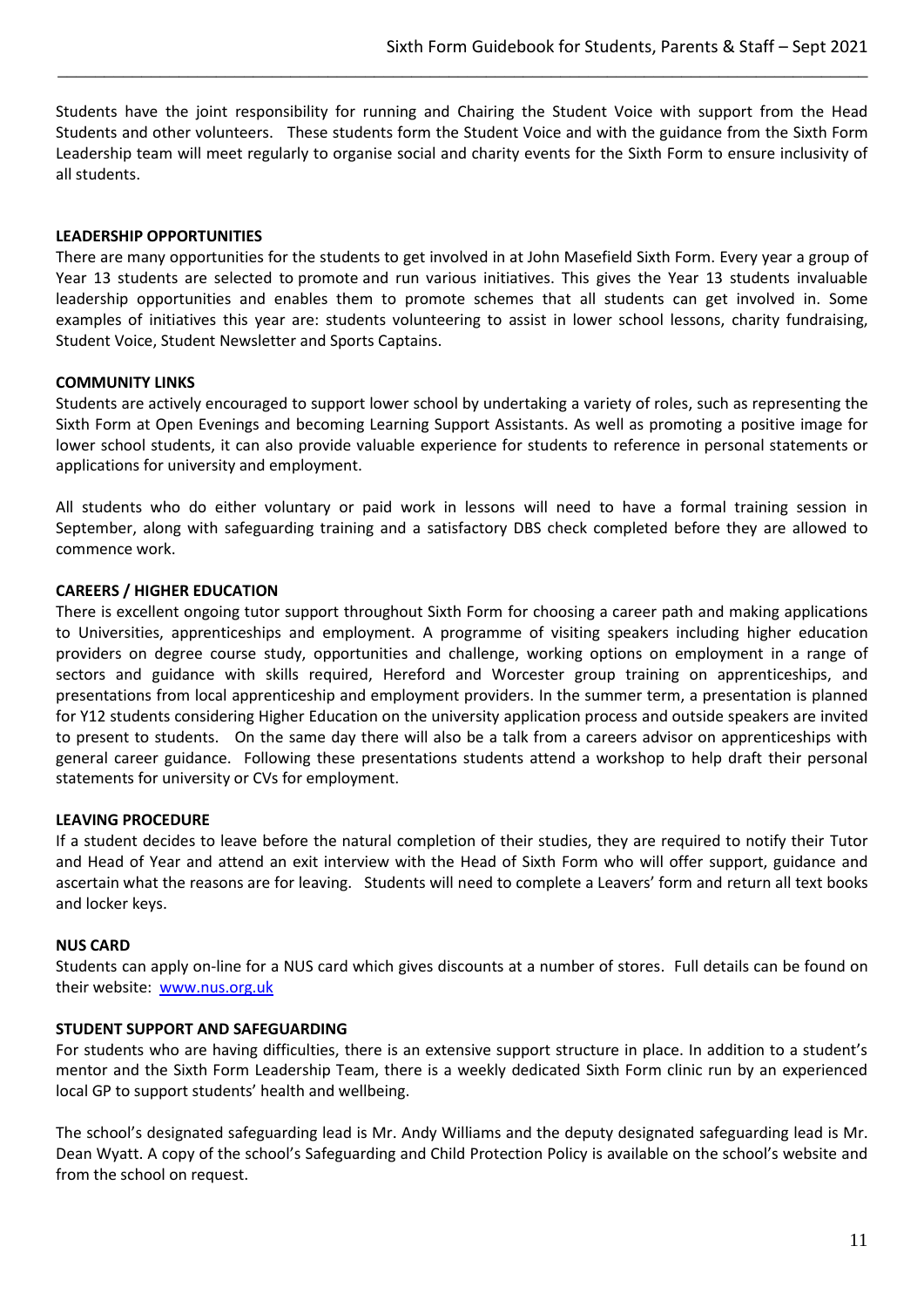#### **SPECIAL EDUCATIONAL NEEDS**

In the Sixth Form, all student special needs are addressed in close liaison between the school Special Educational Needs Co-ordinator and Heads of Year 12/13 to ensure the student receives the support they require.

\_\_\_\_\_\_\_\_\_\_\_\_\_\_\_\_\_\_\_\_\_\_\_\_\_\_\_\_\_\_\_\_\_\_\_\_\_\_\_\_\_\_\_\_\_\_\_\_\_\_\_\_\_\_\_\_\_\_\_\_\_\_\_\_\_\_\_\_\_\_\_\_\_\_\_\_\_\_\_\_\_\_\_\_\_\_\_

If a student or parent has a concern over dyslexia or any other specific learning need, they should contact Mrs. Cullis or Mrs. Law or as soon as possible to make suitable arrangements for testing; they can be contacted on 01531 638451 or by email [jessica.cullis@jmhs.hereford.sch.uk](mailto:jessica.cullis@jmhs.hereford.sch.uk) or [maria.law@jmhs.hereford.sch.uk.](mailto:maria.law@jmhs.hereford.sch.uk)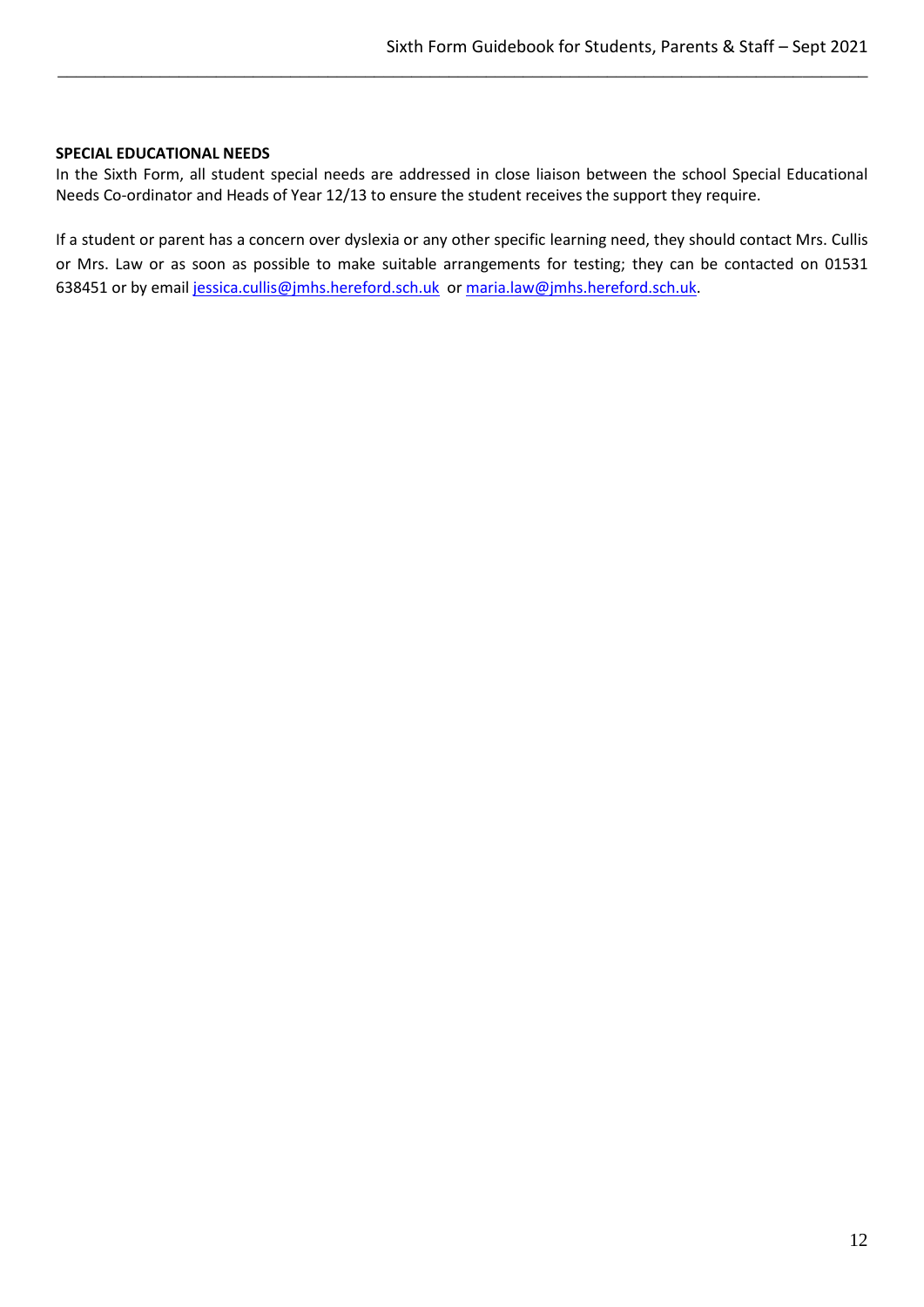# **Appendix A: SIXTH FORM TEACHERS AND TUTORS - 2021-22**

\_\_\_\_\_\_\_\_\_\_\_\_\_\_\_\_\_\_\_\_\_\_\_\_\_\_\_\_\_\_\_\_\_\_\_\_\_\_\_\_\_\_\_\_\_\_\_\_\_\_\_\_\_\_\_\_\_\_\_\_\_\_\_\_\_\_\_\_\_\_\_\_\_\_\_\_\_\_\_\_\_\_\_\_\_\_\_

| <b>Teacher</b>  | Subject                         | <b>Teacher</b>            | Subject     |
|-----------------|---------------------------------|---------------------------|-------------|
| Teague, Mrs     | Accounting                      | Vickers, Mrs              | Photography |
| Stevenson, Mr   | Art                             | Crossley, Mr              | Physics     |
| Jennings, Dr    | Biology                         | Williams-Hewitt, Ms       | Physics     |
| Roberts, Dr     | Biology                         | Law, Mrs                  | Psychology  |
| Raggett, Ms     | Biology                         |                           |             |
| Rosoman, Mrs    | <b>Business</b>                 |                           |             |
| Teague, Mrs     | <b>Business</b>                 | <b>Tutors</b>             |             |
| Parker, Mrs     | Chemistry                       | Miss Dix                  |             |
| Osbourn, Mr     | Chemistry                       | Mr. Bullock               |             |
| Kenvyn, Mr      | Computing                       | Mrs Cullis                |             |
| Price, Mr       | Computing                       |                           |             |
| Goodall, Mrs    | Dance                           |                           |             |
| Rogers, Mr      | Drama                           |                           |             |
| Kyle, Mrs       | Drama                           |                           |             |
| Drumgold, Ms    | English Literature              |                           |             |
| Haynes, Ms      | English Literature              |                           |             |
| Lewis, Dr       | English Literature              | <b>Heads of Year</b>      |             |
| Newnes, Miss    | English Literature              | Mrs Law Y12               |             |
| Escande, Ms     | French                          | Miss Mason Y13            |             |
| Lehmann, Ms     | French                          |                           |             |
| Bullock, Mr     | <b>Further Maths</b>            | <b>Head of Sixth Form</b> |             |
| Williams, Mr    | Geography                       | Mr Hawksworth             |             |
| Wild, Ms        | Geography                       |                           |             |
| Piva, Ms        | German                          |                           |             |
| Whitton, Mrs    | German                          |                           |             |
| Woolley, Ms     | Health & Social Care            |                           |             |
| Roberts, Mr     | <b>Health &amp; Social Care</b> |                           |             |
| Cullis, Mrs     | History                         |                           |             |
| Ward, Mr        | History                         |                           |             |
| Price, Mr       | ICT                             |                           |             |
| Laidler, Mrs    | Maths                           |                           |             |
| Loveridge, Miss | Maths                           |                           |             |
| Teague, Mrs     | Maths Core                      |                           |             |
| Davis, Miss     | Music                           |                           |             |
| Dix, Miss       | PE                              |                           |             |
| Hawksworth, Mr  | PE                              |                           |             |
| Kontarines, Mr  | $\mathsf{PE}$                   |                           |             |
| Wyatt, Mr       | $\mathsf{PE}$                   |                           |             |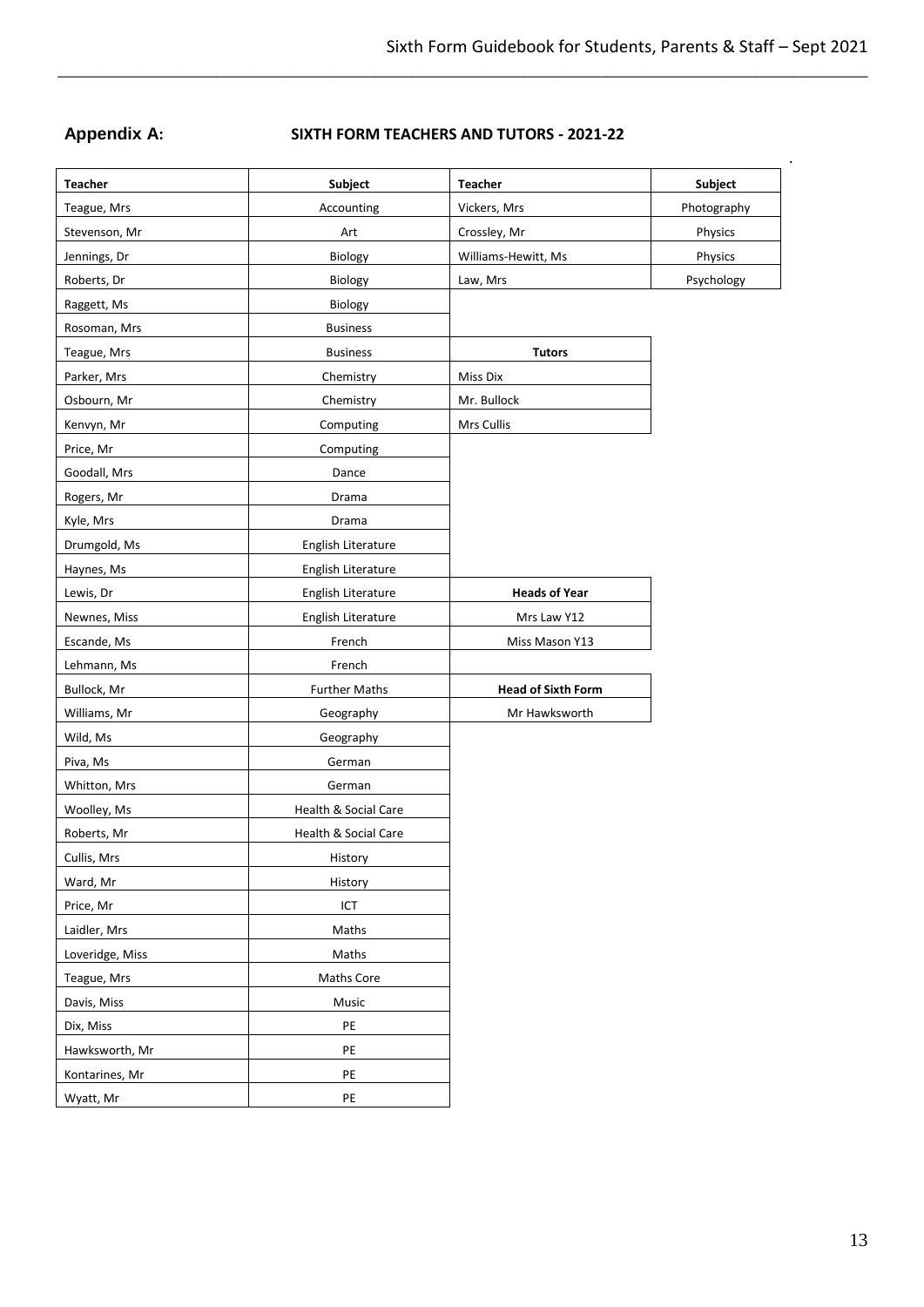# **Appendix B JOHN MASEFIELD SIXTH FORM**

### STUDENT EXPECTATIONS

\_\_\_\_\_\_\_\_\_\_\_\_\_\_\_\_\_\_\_\_\_\_\_\_\_\_\_\_\_\_\_\_\_\_\_\_\_\_\_\_\_\_\_\_\_\_\_\_\_\_\_\_\_\_\_\_\_\_\_\_\_\_\_\_\_\_\_\_\_\_\_\_\_\_\_\_\_\_\_\_\_\_\_\_\_\_\_

### **Learning Agreement:**

It is important that students and parents/carers have a clear understanding of what will be expected from Sixth Formers as the senior students of the school. This Learning Agreement outlines those expectations.

### **Learning Expectations:**

Students within the Sixth Form are considered young adults who must set a model of good behaviour for students in younger years and in the local community. As such the standards required from the students are higher than those in lower school. Generally, you will be given more freedom and privileges in the Sixth Form, however, these carry responsibilities. As a student in our Sixth Form you will be expected to:

#### **Classwork:**

- arrive punctually at all lessons including tutor /mentor sessions;
- work very hard in all your lessons, taking a full and active part in making lessons successful, along with producing work at or above target grade;
- develop your ability to work independently and with others;
- show resilience and develop the ability to overcome difficulties and learn from your mistakes;
- be ambitious, passionate and inquisitive.

#### **Homework/Independent Study:**

- give priority to school work and Independent Learning by spending at least 4 hours per week on each subject outside of lesson time;
- complete all work by the set deadline, in detail and at or above your target grade;
- act quickly and effectively on teacher feedback to update and improve work;
- co-operate to keep study areas silent and conducive to learning for all.

#### **Organisation:**

- achieve attendance of between 96% and 100% for the year;
- prioritise your Sixth Form work above other activities;
- communicate clearly and in a timely manner any planned absences from lessons;
- revise and prepare thoroughly for all internal and external tests to achieve test scores at or above your target grade;
- to support exam success, develop excellent revision resources as you go through the course;
- keep folders (including electronic) well organised and accessible.

#### **Life Beyond The Classroom:**

- respect the Sixth Form environment and wider school facilities and resources;
- conduct yourself in a manner appropriate as the most senior students in the school, showing respect, tolerance and kindness to all members of the school community;
- dress suitably for a place of work with no extremes of fashion, haircuts/ unnatural colours/ multiple /facial piercings;
- not to smoke on or near to the school campus;
- take part in the range of enrichment activities offered in the Sixth Form, make a positive contribution to school life and become actively involved where possible.

*I understand the expectations outlined above and agree to abide by them. I accept that I may be required to leave the Sixth Form if these Learning Expectations are not met.*

| <b>Name of student:</b> |       |  |
|-------------------------|-------|--|
| Signature of student:   | Date: |  |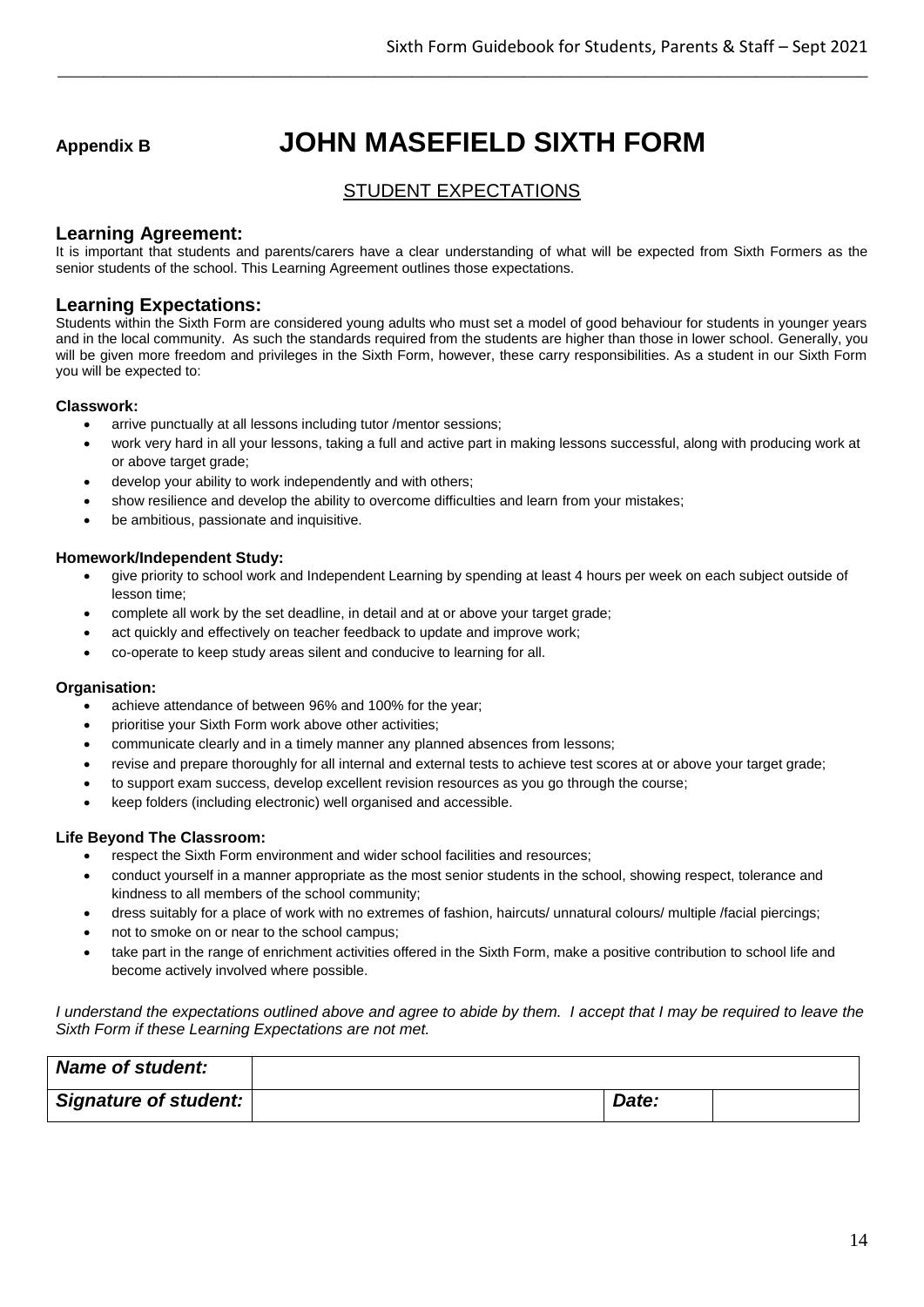## **Attitude to Learning Descriptors for Progress Checks and Reports**

\_\_\_\_\_\_\_\_\_\_\_\_\_\_\_\_\_\_\_\_\_\_\_\_\_\_\_\_\_\_\_\_\_\_\_\_\_\_\_\_\_\_\_\_\_\_\_\_\_\_\_\_\_\_\_\_\_\_\_\_\_\_\_\_\_\_\_\_\_\_\_\_\_\_\_\_\_\_\_\_\_\_\_\_\_\_\_

| Level                                      | Level descriptor                                                                                                                                                                                                                                                                                                                                                                                                                                                                                                                                                                                                                                                                                                                                                                                                                                                                                                                                                                                                                                                                                                                                                                                        |
|--------------------------------------------|---------------------------------------------------------------------------------------------------------------------------------------------------------------------------------------------------------------------------------------------------------------------------------------------------------------------------------------------------------------------------------------------------------------------------------------------------------------------------------------------------------------------------------------------------------------------------------------------------------------------------------------------------------------------------------------------------------------------------------------------------------------------------------------------------------------------------------------------------------------------------------------------------------------------------------------------------------------------------------------------------------------------------------------------------------------------------------------------------------------------------------------------------------------------------------------------------------|
| 5<br><b>OUTSTANDING</b>                    | <b>Classwork</b><br>Always works very hard often producing classwork above target grade and scoring above target grade in most internal tests.<br>Displays very high levels of passion, motivation and interest in enthusing others to do the same. Draws on their wider research<br>and reading to inform and enrich classwork and discussion.<br>Homework/independent study<br>Unfailingly completes work set to a high standard and often above target grade. Prepares rigorously for all tests and BTEC<br>assignments. Highly proactive in extending own learning with evidence of reading and research beyond the syllabus. Produces<br>very high quality revision materials and regularly self-reviews and reflects on how to improve BTEC assignment work.<br>Organisation<br>Always punctual, meets all deadlines, and encourages and supports others in doing the same.<br>Beyond the classroom<br>Creates / organises enrichment opportunities for self and others and engages fully with Sixth Form enrichment being an                                                                                                                                                                     |
| 4<br><b>EXCELLENT</b>                      | inspiration to other Sixth Form and younger students.<br><b>Classwork</b><br>Works very hard throughout all lessons, always produces work at or above target grade. Routinely displays a high level of<br>motivation and takes a full and active part in lessons.<br>Homework/independent study<br>A highly organised independent learner. Unfailingly completes work at or above target grade. Always acts quickly on teacher<br>feedback to improve answers / understanding and is proactive in securing and extending their own learning. Routinely and<br>independently develops revision resources throughout the year. Always responds proactively to peer and class feedback to<br>improve the standard of BTEC work.<br>Organisation<br>Always punctual. Work folders/files/books are very well organised. Always hands work in on time including meeting BTEC<br>assignment deadlines.<br>Beyond the classroom<br>Is involved in a range of both enrichment and leadership initiatives contributing strongly to both Sixth Form and whole school<br>communities.                                                                                                                               |
| 3<br><b>GOOD</b>                           | <b>Classwork</b><br>Frequently works very hard throughout lessons and often produces work at or above target grade. Frequently displays a high<br>level of motivation and takes a full part in most lessons.<br>Homework/independent study<br>An organised independent learner. Frequently completes work at target grade or above. Is usually proactive in getting unstuck.<br>Develops revision resources throughout the year when directed. Often acts on teacher or peer review feedback to improve<br>answers/understanding or the standard of BTEC assignment work.<br>Organisation<br>Punctual. Work folders/files/ books are well organised. Hands work in on time, including BTEC assignments.<br>Beyond the classroom<br>Engages consistently in both enrichment or leadership initiatives.                                                                                                                                                                                                                                                                                                                                                                                                   |
| 2<br><b>REQUIRES</b><br><b>IMPROVEMENT</b> | <b>Classwork</b><br>Sometimes works hard for the duration of lessons. Can produce work at target grade but needs to develop consistency. Can<br>display high levels of motivation but needs to sustain this. Sometimes acts on teacher or peer feedback to improve answers/<br>understanding or the standard of BTEC assignment work but needs to do this more frequently.<br>Homework/independent study<br>A developing independent learner. Sometimes completes independent work at target grade but needs to improve time and<br>effort routinely put in. Needs to be more pro-active and seek help when stuck. Little evidence of the construction of revision<br>resources throughout the year to support exam success and limited action taken to improve BTEC work after feedback.<br>Organisation<br>Mostly punctual, Work folders/files/ books are basically organised but some improvements need to be made. Mostly hands<br>work in on time but needs to meet deadlines more consistently. BTEC deadlines are met but work handed in is sometimes<br>incomplete.<br>Beyond the classroom<br>Making limited use of the enrichment and leadership opportunities available. Should engage more. |
| 1<br><b>VERY POOR</b>                      | <b>Classwork</b><br>Rarely works hard for the duration of lessons. Infrequently produces work at target grade and needs to apply themselves more<br>fully and consistently. Levels of motivation are often too low for good progress and need to be increased. Rarely acts on<br>feedback to improve answers/understanding or the standard of BTEC assignment work and must do this more frequently.<br>Homework/independent study<br>Not acting as an independent learner. Rarely completes independent work at target grade and urgently needs to improve time<br>and effort routinely put in to work outside the classroom. Needs to seek help when stuck. No evidence of the construction of<br>revision resources throughout the year to support exam success or any action taken to improve BTEC work after feedback.<br>Organisation<br>Rarely punctual, Work folders/files/ books are poorly organised and improvements need to be made. Rarely hands work in on<br>time. BTEC assignment deadlines have been missed.<br>Beyond the classroom.<br>Not engaged in any enrichment or leadership opportunities that are available. Must start to take these opportunities.                         |

*A range of strategies will be implemented where a student is not achieving at least Level 3 (Good) and could include:*

- *your non-contact time being directed to work in the Private Study room or another class;*
	- *requiring you to hand in work to your mentor to check it is complete and to a good standard;*
	- *banning you from the Common Room (except at brunch & lunchtime);*
	- *requiring you to remain in school to work after 3.15pm.*